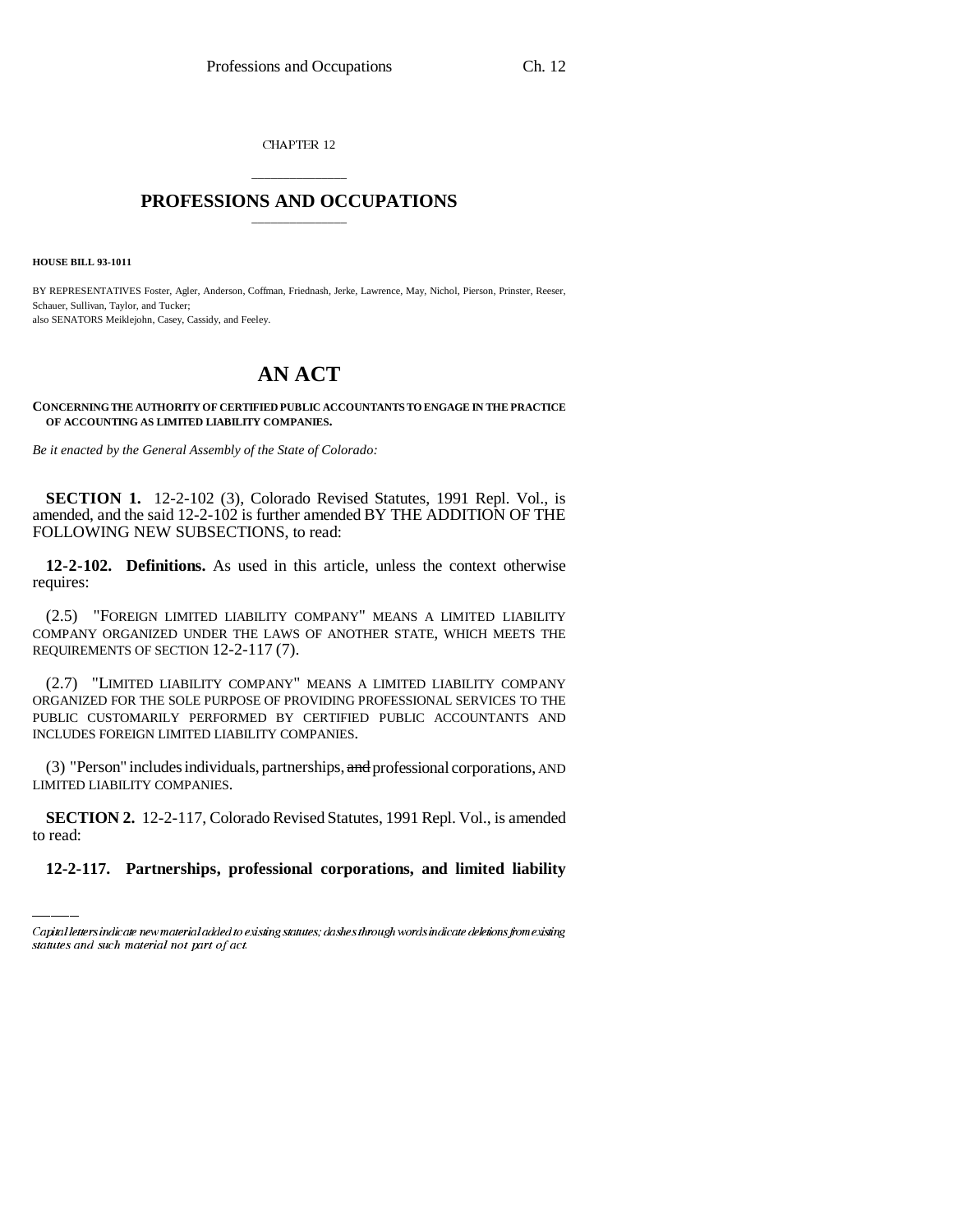#### Ch. 12 Professions and Occupations

**companies composed of certified public accountants - registration thereof.** (1) A partnership, or professional corporation, OR LIMITED LIABILITY COMPANY engaged, in this state, in the practice of public accounting as certified public accountants shall register once every three years with the board as a partnership, or professional corporation, OR LIMITED LIABILITY COMPANY of certified public accountants and must meet the following requirements:

(a) At least one partner,  $\sigma$ r shareholder, OR MEMBER who shall also be a director OR MANAGER thereof must be a certified public accountant of this state in good standing.

(b) Each partner, or shareholder, OR MEMBER thereof personally engaged, within this state, in the practice of public accounting as a member or employee thereof must be a certified public accountant of this state in good standing.

(c) Each partner, or shareholder, OR MEMBER thereof must be a certified public accountant of some state, in good standing, who at all times owns his SUCH PERSON'S partnership interest, or corporate share, OR MEMBERSHIP INTEREST in his SUCH PERSON'S own right.

(d) Repealed, L. 90, p. 757, § 30, effective July 1, 1990.

(e) Each resident manager in charge of an office of the partnership, or professional corporation, OR LIMITED LIABILITY COMPANY in this state must be a certified public accountant of this state in good standing.

(f) The partnership must be a general partnership.

(2) (a) Application for such registration must be made upon the affidavit of a partner of such partnership, or of a shareholder of such professional corporation, OR OF A MEMBER OF SUCH LIMITED LIABILITY COMPANY who is a certified public accountant of this state in good standing and must provide the names and addresses of the persons who are practicing public accounting for the partnership,  $\sigma$ professional corporation, OR LIMITED LIABILITY COMPANY and any other information the board may reasonably request. To cover the board's administrative costs, such application shall be accompanied by a registration fee, the amount of which shall be set by the board.

(b) The board shall in each case determine whether the applicant is eligible for registration. A partnership, or professional corporation, OR LIMITED LIABILITY COMPANY which is so registered may use the words "certified public accountants" or the abbreviation "C.P.A.'s" in connection with its partnership,  $\sigma$ r professional corporation, OR LIMITED LIABILITY COMPANY name. Notification shall be given the board within one month after the admission to or withdrawal of a partner from any partnership so registered, or after any change in shareholders of any such corporation, OR AFTER ANY CHANGE IN MEMBERS OF ANY SUCH LIMITED LIABILITY COMPANY.

(3) The corporation must be in compliance with the "Colorado Corporation Code", articles 1 to  $10$  of title 7, C.R.S. and THE LIMITED LIABILITY COMPANY MUST BE IN COMPLIANCE WITH THE "COLORADO LIMITED LIABILITY COMPANY ACT", ARTICLE 80 OF TITLE 7, C.R.S. The articles of incorporation of ANY such corporation OR THE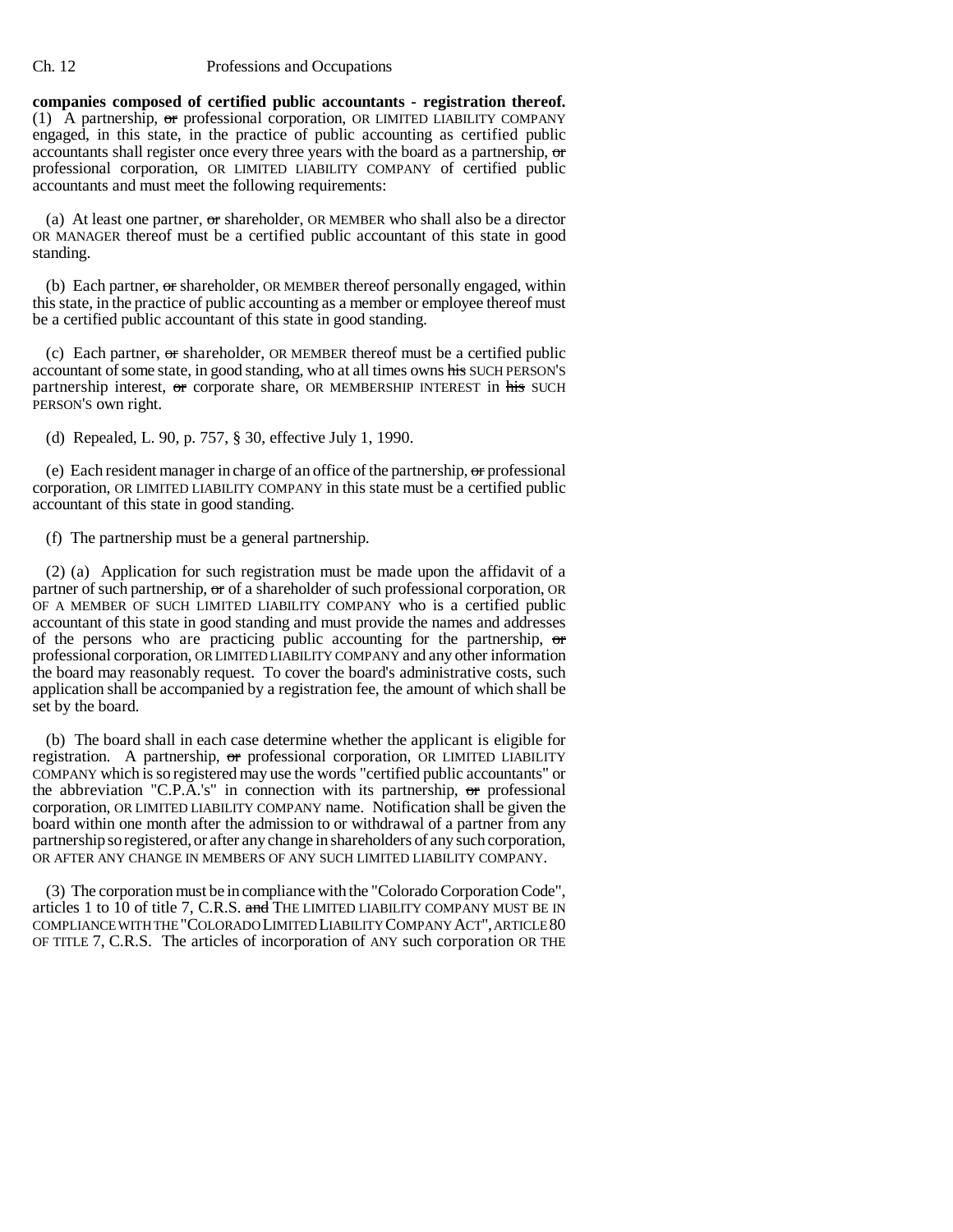ARTICLES OF ORGANIZATION OF ANY SUCH LIMITED LIABILITY COMPANY shall contain provisions complying with the following requirements:

(a) The corporation OR LIMITED LIABILITY COMPANY shall be organized solely for the purpose of practicing accountancy and such other activities as may from time to time be specifically found by the board to be activities suitable and proper to be performed by certified public accountants only through or under the supervision of at least one person who holds a certificate to practice public accounting as a certified public accountant.

(b) The president OF ANY SUCH CORPORATION shall be a shareholder and a director and one or more of such directors shall be certified public accountants of this state in good standing. THE MANAGER OR MANAGERS OF ANY SUCH LIMITED LIABILITY COMPANY SHALL BE A MEMBER OR MEMBERS AND ONE OR MORE OF SUCH MANAGERS SHALL BE CERTIFIED PUBLIC ACCOUNTANTS OF THIS STATE IN GOOD STANDING. Lay directors and officers AND MANAGERS shall not exercise any authority whatsoever over professional matters.

(c) All shareholders of the corporation OR MEMBERS OF THE LIMITED LIABILITY COMPANY shall be jointly and severally liable for all acts, errors, and omissions of the employees of the corporation OR LIMITED LIABILITY COMPANY, or all shareholders of the corporation OR MEMBERS OF THE LIMITED LIABILITY COMPANY shall be jointly and severally liable for all acts, errors, and omissions of the employees of the corporation OR LIMITED LIABILITY COMPANY except during periods of time when the corporation OR LIMITED LIABILITY COMPANY maintains in good standing professional liability insurance which meets the following minimum standards:

(I) The insurance shall insure the corporation OR LIMITED LIABILITY COMPANY against liability imposed upon the corporation OR LIMITED LIABILITY COMPANY by law for damages resulting from any claim made against the corporation OR LIMITED LIABILITY COMPANY arising out of the performance of professional services for others by those employees of the corporation OR LIMITED LIABILITY COMPANY who hold certificates to practice public accounting as certified public accountants.

(II) Such policies shall insure the corporation OR LIMITED LIABILITY COMPANY against liability imposed upon it by law for damages arising out of the acts, errors, and omissions of all other employees.

(III) The insurance shall be in an amount for each claim of at least fifty thousand dollars multiplied by the number of certified public accountants employed by OR MEMBERS OF the corporation OR LIMITED LIABILITY COMPANY within this state, and the policy may provide for an aggregate top limit of liability per year for all claims of one hundred fifty thousand dollars also multiplied by the number of certified public accountants employed by OR MEMBERS OF the corporation OR LIMITED LIABILITY COMPANY within this state; except that no firm shall be required to carry insurance in excess of three hundred thousand dollars for each claim with an aggregate top limit of liability for all claims during the year of one million dollars and except that the board, in the public interest, may adopt regulations increasing the minimum amounts of insurance coverage required by this subsection (3).

(IV) (A) The policy may provide that it does not apply to: Any dishonest,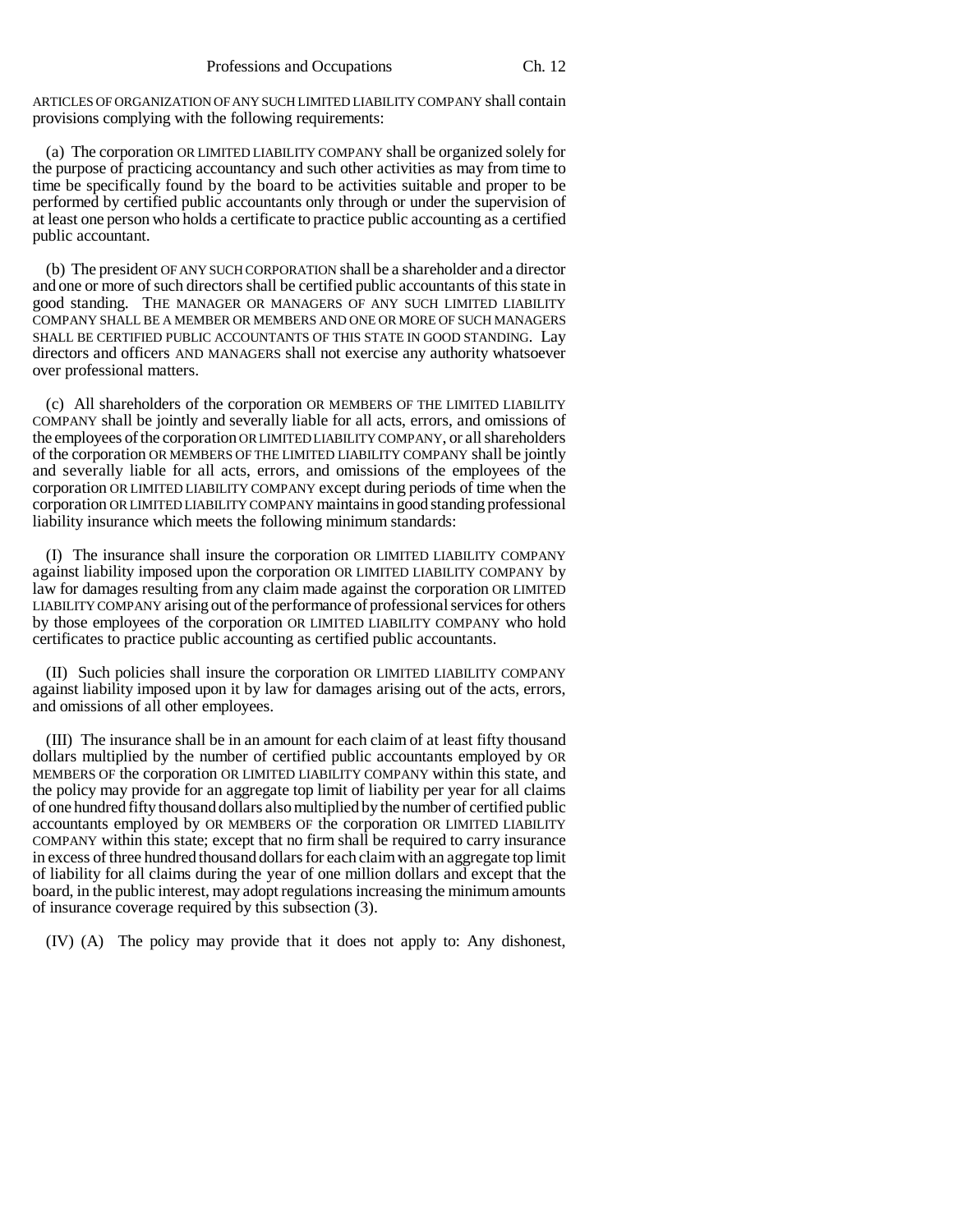### Ch. 12 Professions and Occupations

fraudulent, criminal, or malicious act or omission of the insured corporation OR LIMITED LIABILITY COMPANY or any stockholder, MEMBER, or employee thereof; the conduct of any business enterprise in which the insured corporation OR LIMITED LIABILITY COMPANY under this article is not permitted to engage but which nevertheless may be owned by the insured corporation OR LIMITED LIABILITY COMPANY or in which the insured corporation OR LIMITED LIABILITY COMPANY may be a partner or which may be controlled, operated, or managed by the insured corporation OR LIMITED LIABILITY COMPANY in its own or in a fiduciary capacity including the ownership, maintenance, or use of any property in connection therewith; and bodily injury to, or sickness, disease, or death of, any person, or to injury to or destruction of any tangible property, including the loss of use thereof.

(B) The policy may contain reasonable provisions with respect to policy periods, territory, claims, conditions, and other usual matters.

(d) The corporate name shall be ended by the word "Corporation" or "Incorporated" or by the words "Professional Corporation" or by the abbreviations "Corp.", "Inc.", or "P.C.". THE NAME OF ANY LIMITED LIABILITY COMPANY SHALL BE ENDED BY THE WORDS "LIMITED LIABILITY COMPANY" OR THE WORD LIMITED MAY BE ABBREVIATED AS "LTD.", AND THE WORD COMPANY MAY BE ABBREVIATED AS "CO.". An assumed or trade name may be used if it is not misleading and clearly indicates that the firm is engaged in providing accounting services.

(4) The corporation OR LIMITED LIABILITY COMPANY may exercise the powers and privileges conferred upon corporations AND LIMITED LIABILITY COMPANIES by the laws of Colorado in furtherance of and subject to its corporate OR LIMITED LIABILITY COMPANY purposes and may invest its funds in a manner not incompatible with the practice of public accounting as certified public accountants. Any stock purchased by the corporation OR MEMBERSHIP INTEREST PURCHASED BY THE LIMITED LIABILITY COMPANY may be made out of capital as well as surplus without regard to the impairment of the corporation capital OR LIMITED LIABILITY COMPANY CAPITAL.

(5) The corporation OR LIMITED LIABILITY COMPANY shall do nothing in this state which, if done by a person who holds a certificate as a certified public accountant within this state and employed by it, would violate the provisions of this article. Any violation by the corporation OR LIMITED LIABILITY COMPANY of this article shall be grounds for the board to revoke or suspend its registration.

(6) Nothing in this section shall diminish or change the obligation of each person who holds a certificate of certified public accountant employed by the corporation OR LIMITED LIABILITY COMPANY within this state to conduct his SUCH PERSON'S practice in accordance with the provisions of this article. Any person who holds a certificate to practice public accounting as a certified public accountant who, by act or omission, causes the corporation OR LIMITED LIABILITY COMPANY to act or fail to act in a way which violates this article is personally responsible for such act or omission and subject to discipline therefor.

(7) Foreign corporations OR LIMITED LIABILITY COMPANIES may engage in the practice of public accounting in this state as certified public accountants so long as their articles of incorporation OR ARTICLES OF ORGANIZATION provide that such corporation OR LIMITED LIABILITY COMPANY is organized solely for the purpose of